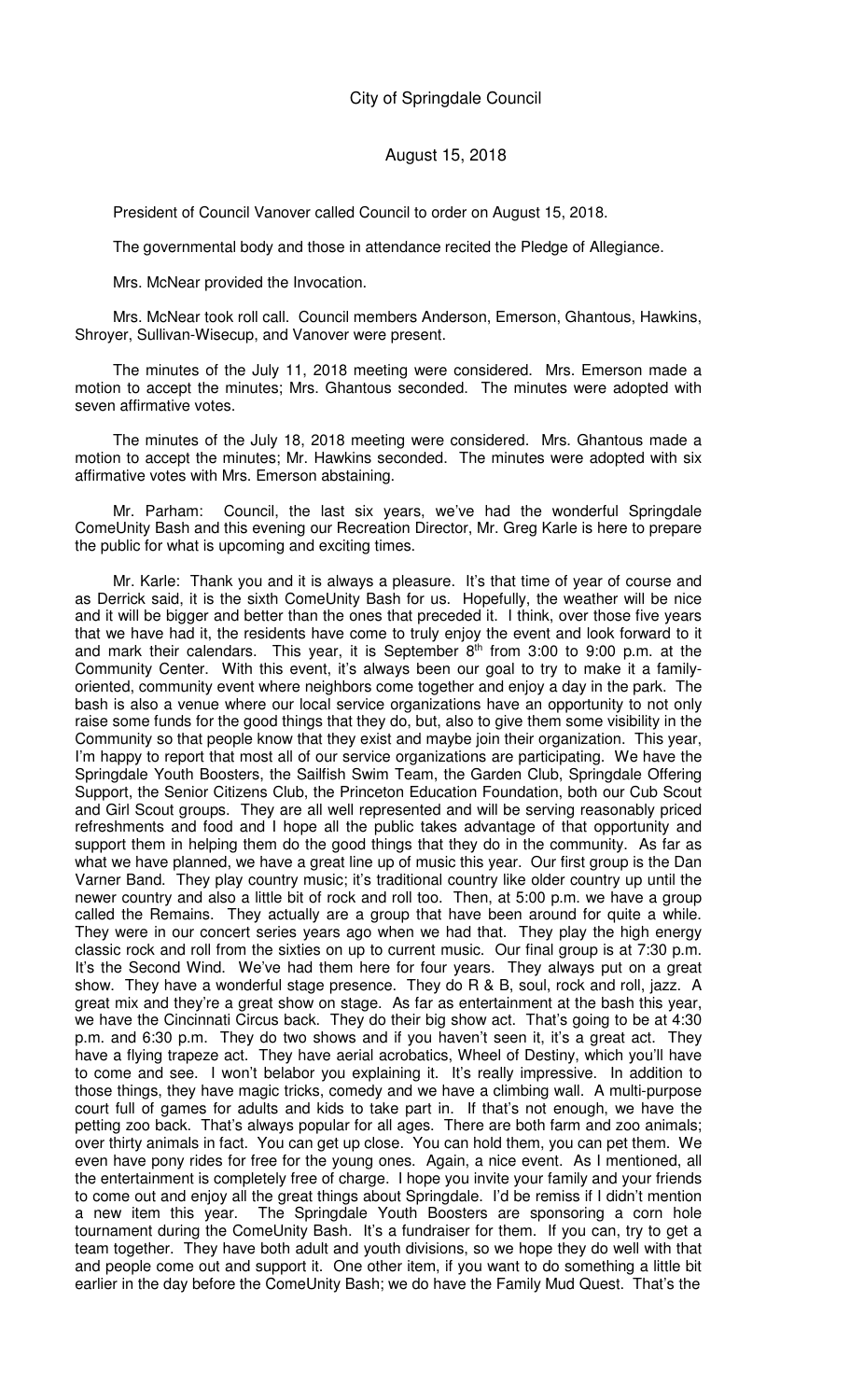Mr. Karle (continued): event where participants run through a sloppy, muddy obstacle course. You'll go through mud pits, over hay bales, down hills full of mud and it's a whole lot of fun for everybody. It's all ages. It's focused on cooperation and helping your group make it through successfully. Again, that's free of charge. In fact, if you register by September 2<sup>nd</sup>, you can get a free t-shirt if you complete the course. So, if you're not adventuresome enough to do that, certainly come out and watch it. That's fun. We have two heats. One goes off at 1:00 p.m., the other one at 2:00 p.m. Looking forward to the events. If you have any questions?

Mrs. Ghantous: This actually isn't about the ComeUnity Bash. I just wanted to thank you and your folks for the great job you did with the concerts.

Mr. Karle: Oh, thank you.

Mrs. Ghantous: I thought they turned out really well and I was real pleased with the turnout. What about you?

Mr. Karle: Oh, yeah, absolutely. I think we had 250 to 350 as far as number of people that joined them and heard nothing but compliments from the residents that came out and enjoyed it. It's one of those things; it's great to see it back and I think it's one of those things that people are going to mark their calendars when we announce them next year and make it a point to attend.

Mrs. Ghantous: The bands were great so that was a good choice whoever did that. Put them in charge of that again next year. Was that you?

Mr. Karle: No, Charlie did that. I'll pass the credit to him. In addition to that, the Boosters did really well at the concessions for both of those events. I know they were real appreciative to have those additional events on their calendar.

Mrs. Ghantous: That's great. Do we have any feeling for if the portable signs had an impact on the attendance?

Mr. Karle: I think they did. That's again, one of those marketing tools that you put out there and we moved it around to I think five different locations in the preceding weeks. People seeing that every day, it just kind of keeps pounding it in your mind just like commercials on television. I think that definitely helped. It was out in all of the neighborhoods, so I think that was a really good tool for us. Having that out there for all the events coming up and it will be heavy use through the fall because of looking at the schedule we have something going on week after week. So, there's almost always something to put up on it.

Mrs. Ghantous: Well, we appreciate all the extra work that you do in pulling that off. I know it's not easy.

Mr. Karle: Thank you. Appreciate it.

Committee and Official Reports

Civil Service Commission

Mrs. Zimmerlin: The Civil Service met on Thursday, August  $2^{nd}$ . At the meeting, everyone was in attendance. Mr. Coleman, Ms. Nienaber, and Ms. Darby. The Commission discussed the Account Clerk II position. The Firefighter and Paramedic positions. The Police Department Administrative Supervisor position, the Police Department Violations Bureau Clerk position, the Public Works Maintenance Worker position, and the Fitness Center Manager position. That concludes my report.

| <b>Rules and Laws</b>    | Mrs. Emerson | $\overline{\phantom{0}}$ | No report |
|--------------------------|--------------|--------------------------|-----------|
| <b>Finance Committee</b> | Mr. Hawkins  | $\overline{\phantom{0}}$ | No report |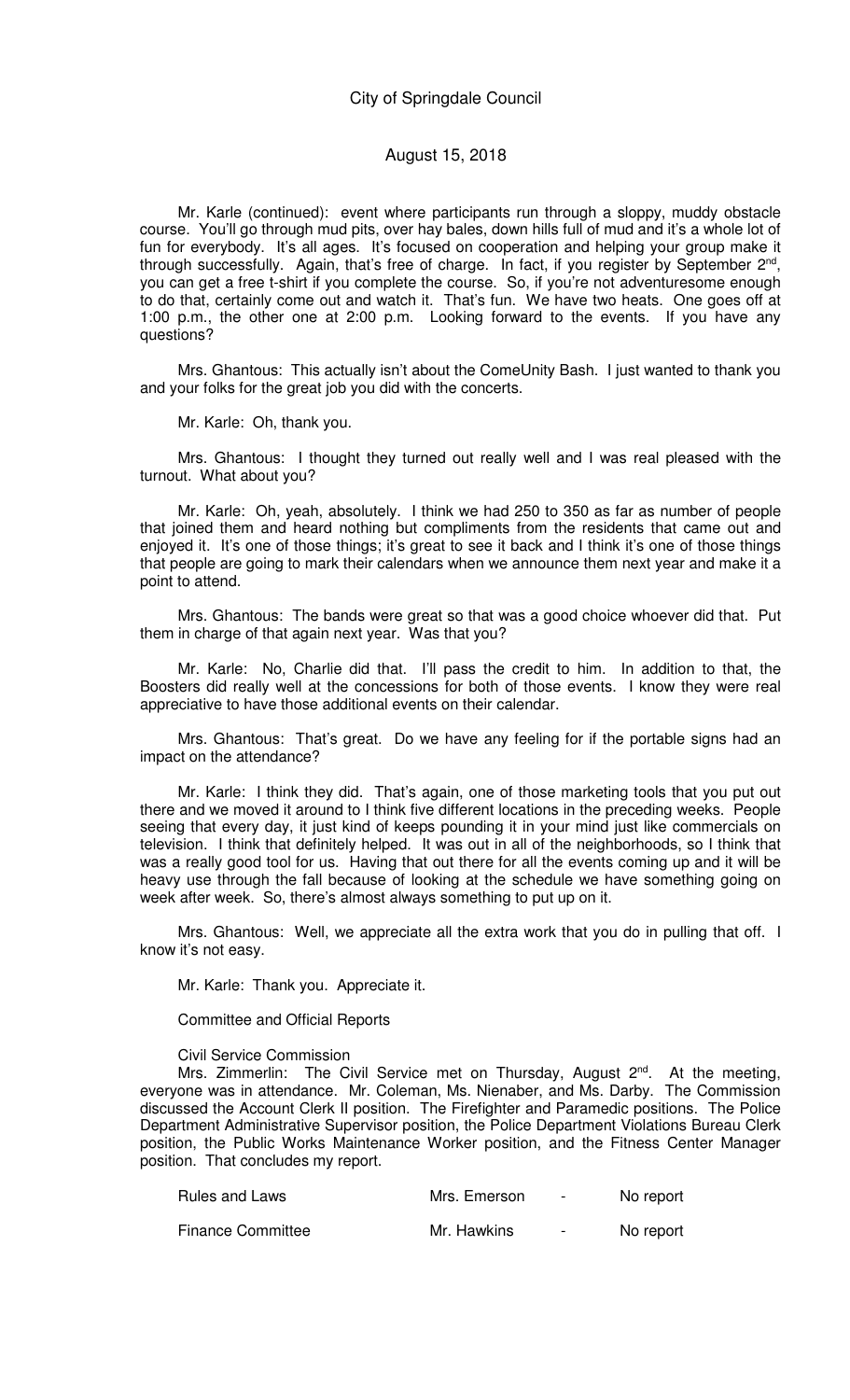Planning Commission

Mrs. Sullivan-Wisecup: Planning Commission met yesterday, August 14<sup>th</sup> at 7:00 p.m. Thornton's at 12185 Princeton Pike for a Revision to the Development Plan. It was continued by a 7-0 vote to next month due to them not having the plans submitted on time. Second, we had TJ Ackerman for the Spring Rose subdivision. It is 13.316 acres on West Kemper Road. It came for a PUD Zone Map Amendment/Development Plan. This was a Public Hearing. There were several residents. We had a packed house and added chairs. It was quite a showing. People came to voice their concerns and opinions about the proposed subdivision. The proposal is that there will be 52 new homes built by seven various builders and there will be three different sized lots for the homes. The homes will have a price point of \$250,000 to \$400,000 each. The main points of the conversation that the residents had brought up were traffic and the number of homes. There was quite a laundry list, but those were the main two that everybody kept bringing up. Those were the two main focus points. After hearing every resident that wished to speak, and taking in the consideration of what they were saying and what the developer and the City had to say about it, the Planning Commission chose to table it until next month's meeting. While most of them wished for more traffic information and asking if the number of homes could be reduced, especially in the homes that are facing Kemper Road. It was tabled on a 7-0 vote until next month. That will carry over the Public Hearing to next month, so next month's meeting will still have a Public Hearing open on this if anybody wanted to come and voice their concerns or opinions. Next, was Meda-Care at 12190 Springfield Pike. They came for a Conditional Use Permit to allow them to service fleet vehicles, ambulances for their business only. They also came with a color change request to change from the red color to an Endless Sea and Software. That's two shades; it's a shade of blue and a shade of gray. The Commission passed with Conditional Use Permit with the conditions of having the solid masonry enclosure for the dumpster; no outdoor storage. They must submit a site plan to show parking spots for staff approval. That was approved by a 7-0 vote. Professional Designs Associates at 1300 Century Circle North was continued to next month's meeting due to not having everything submitted to staff for a Revised Development Plan. That was a 7-0 vote and then Mr. Taylor had discussion with the Planning Commission about the final PUD Approval format for development at the former GEEAA location. The final approval process is going to be done a little bit differently. It's going to be done in phases so that we can make sure that the development is beginning and going steady as we go. We don't want to have to stop progression of any of the development if we can help it. We are going to be doing it in two to three phases; possibly four. It's going to depend on how it looks as we go forward. Finally, the developer for the former Sheraton location was seeking a place for a 10 x 20 temporary sign advertising the land availability. This was passed by a 6-0 vote with Mr. Hawkins recusing himself due to the possible conflict of interest. Our next meeting is September 11<sup>th</sup> at 7:00 p.m. in these chambers. Mr. Hawkins do you have anything to add?

Mr. Hawkins: No ma'am.

Mrs. Sullivan-Wisecup: Thank you.

### Board of Zoning Appeals

Mrs. Ghantous: The Board of Zoning Appeals met on July 17<sup>th</sup>. We had two applicants. Pretzel Baron at 311 Northland Blvd. submitted an application for a variance from the minimum fifty foot rear setback. That was granted with a 6-0 vote. The next application was from the owners of the property located at 406 Cameron Road. They came requesting two variances. One was requesting a variance to allow a fence to project past the front building line. That was approved with a 4-2 vote. The second variance they were seeking was to allow a privacy fence closer to the street line than is allowable. That was not granted and the vote on that was 4-2, with four votes being against. Any questions? Jeff did I leave anything out?

Mr. Anderson: No ma'am.

Mrs. Ghantous: That concludes my report.

Board of Health Mrs. Emerson - No report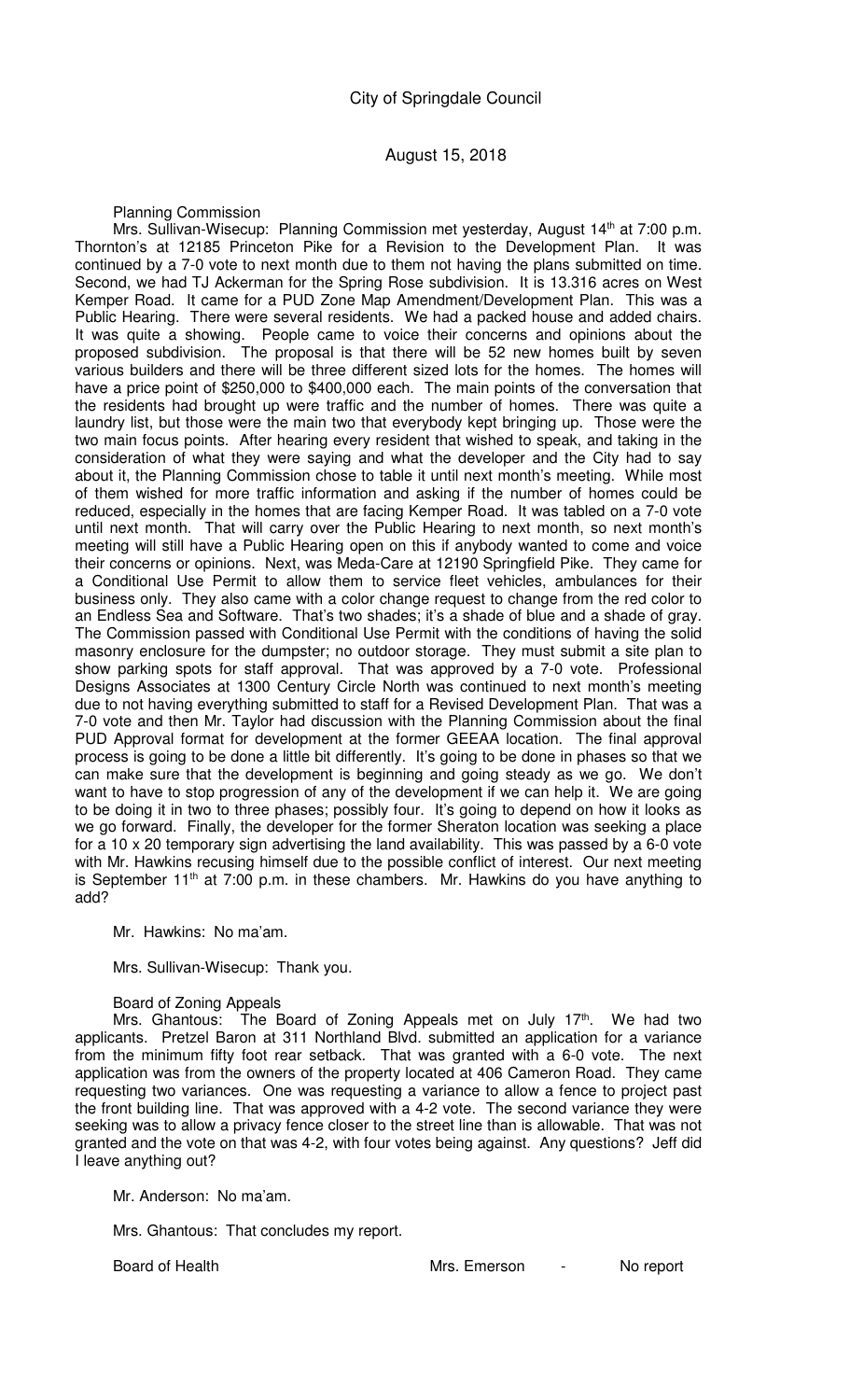Capital Improvements

Mrs. Emerson: Capital Improvements Committee met this evening. We are considering the project of the East Kemper Road Bridge Rehabilitation. That's the bridge across from Chick-fil-A and East of Sears. We have noticed that there has been excessive amount of deterioration. The expansion joints located in the asphalt road surface have deteriorated allowing water and salt to leak through into the bridge's structure which is allowing the steel part of the bridge to deteriorate and corrode. The exposure of the steel to more moisture and salt increasing the rate or corrosion over time. If this process is allowed to continue, the structure capacity of the bridge will be compromised. Maintenance on the structure is now necessary to stop further deterioration and additional expenses in the future. We're considering this now. The project is not planned to start until late 2020 or early 2021. It's time-sensitive. We are looking at applying for an MRF application in 2018 and then 2019 we will apply for a SCIP application. Each of those we are going to apply for one-third of the cost of the bridge which will allow Springdale to be responsible for the other third. The current estimated cost is \$436,000. That construction is looking at starting at late 2020. A little history behind the bridge. This bridge was originally a two-lane bridge that was built in 1929. It was widened to five lanes in 1976 and then widened to six lanes in 1992. Its current eight lane configuration was construction in 2006 and 2007. That concludes my report.

Council Investigative Committee

Mrs. Sullivan-Wisecup: C.I.C. met on August 2, 2018 at 7:00 p.m. in these chambers. Both Jeff and myself were present. We went over the status of the fact finding investigation. All questionnaires were submitted to the C.I.C. legal counsel and are now being used as work product. It was decided by the Committee to have Alan Abes, the legal counsel for the C.I.C. look in and advise on the legal implications while also drafting a report based on the investigation in progress. We agreed that we need to let the full Council know that we agreed to wait on releasing the subpoenaed answers to the questionnaires until everybody submitted based on legal advice and case law backed by the decision in Hamilton County. We were advised by our legal counsel that he will continue the fact-finding process while providing legal advice based on law, charter, and Council rules. He will analyze the information, and advise based on facts and context of law. Conclusions and implications included in the memo or report. The meeting that was schedule for tomorrow, August 16<sup>th</sup> has been rescheduled for August  $23<sup>rd</sup>$  and  $7:00$  p.m. in these chambers to allow time for the legal counsel to draft a report and submit it for review to the board and that this will be discussed in the open meeting on August 23rd, which is our next meeting, at 7:00 p.m. in these chambers. We wanted to make sure that everybody here understood that we weren't releasing the subpoenaed answers at this time because they are considered fact-finding tools in order to find more answers in our investigative process. We are making sure that we're doing everything legally, by the letter of the law, that we can that's allowed at this point in time, but we wanted to let you know that that's what was happening at this point in time. Thank you.

O-K-I Mr. Shroyer - No report

Mayor's Report

Mayor Webster: I have no formal report tonight. I do have the honor or presenting a proclamation to a young lady.

"WHEREAS, Lilly Ruthen of Springdale is now the Cincinnati area's only two-time world champion disc golfer; and

WHEREAS, Lilly Ruthen participated in the 2018 Professional Disc Golf Association (PDGA) Junior World Championship in Emporia, Kansas July 8-14; and

WHEREAS, She competed in the Female Juniors 12 and Under (FJ12) division against other girls from around the world and she won her division by 42 strokes making her the world champion for a second time; and

WHEREAS, Lilly is also a three-time world putting, long drive, and skill shot champion; and

WHEREAS, Lilly is twelve years old and will be entering  $7<sup>th</sup>$  grade at Princeton Middle School this year; and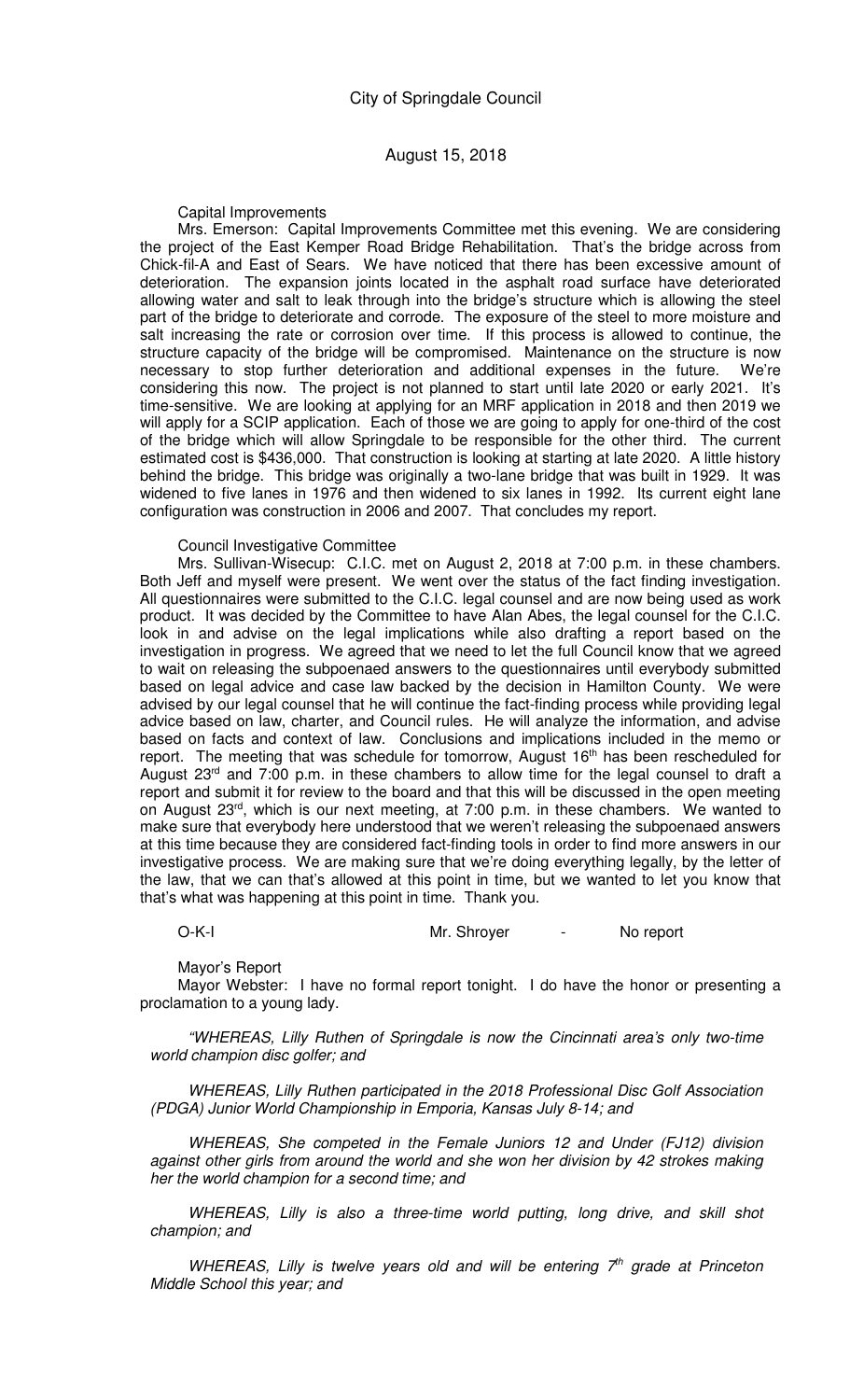WHEREAS, We would like to congratulate Lilly on her amazing accomplishments and along with her brother, Jaxin, sister, Serena, and mom and dad, Nikki and Jason, we are very proud of her; and

WHEREAS, We wish Lilly continued success in her future endeavors in the sport of disc golf and all other ventures she chooses. We are sure she has a very bright future ahead.

NOW THEREFORE, I DOYLE H. WEBSTER, Mayor of the City of Springdale, do hereby proclaim the week of August 15-22, 2018 as

### 'LILLY RUTHEN WEEK'

In the City of Springdale and commend this observance to our citizens"

Lilly and her family are with us this evening. I just would like to add this past weekend or last when she competed up in Vermont, won another championship so she's already working on her next proclamation. (Laughter) Lilly would you like to come down in front here. (Applause)

Mrs. Emerson: Lilly, I just wanted to ask you a question. How many "hole in one's" have you gotten?

#### Ms. Ruthen: One.

Mrs. Emerson: Just one? My husband and I (Bob) have been playing Frisbee golf for 25 years, so we know who we can call on to play as long as you promise not to beat us, okay. Congratulations. That's awesome.

Mayor Webster: That concludes my report. Just to give everybody a heads up though, we are going to have another special guest with us the next council meeting or the one after. Springdale has another Eagle Scout that we're going to honor and recognize at the upcoming Council meeting. That's all I have. Thank you.

#### Clerk of Council/Finance Director

Mrs. McNear: The General Fund year to date through July 31<sup>st</sup> receipts report. We have a Net Receipt Budget of \$18.907 million dollars. We have received \$11.780 million dollars, which is 62% of the anticipated budget. Those receipts are made up of five General Fund receipt sources; Earnings Tax, Real Estate Taxes, Paramedic Services, Mayor's Court, and Local Government Funds. That is a total of \$10.808 million dollars, 92% of our receipts to date. On the Expenditure side of the house, we have Net Expenditures of \$18.834 million dollars. We have spent \$10.533 million dollars or 55% of that budget. Our ending General Fund balance through July 31<sup>st</sup> is \$3.407 million dollars. That concludes my report. Thank you.

| Administrator's Report | Mr. Parham | $\blacksquare$ | No report |
|------------------------|------------|----------------|-----------|
| Law Director's Report  | Mr. Forbes | $\blacksquare$ | No report |

### Engineer's Report

Mr. Shvegzda: Beacon Hills/Kenn Road Project; the pavement repair is currently underway and is approximately 90% complete. The final asphalt work on Kenn Road is anticipated to take place September  $17<sup>th</sup>$ . The Cape Seal treatment on the Beacon Hills streets, which consists of two layers, is schedule for the first layer to be applied September 5<sup>th</sup>-6<sup>th</sup>. The final surface, micro surface will be placed September 10<sup>th</sup>-13<sup>th</sup>. Jake Sweeney Place Reconstruction; basically that is completed up to the intermediate course of asphalt. The final asphalt courses still has to take place along with the pavement markings. That will take place late August. Glensprings Drive Repair/Resurfacing; Pavement planning is complete. The application of the SAMI material is complete. Manhole adjustments are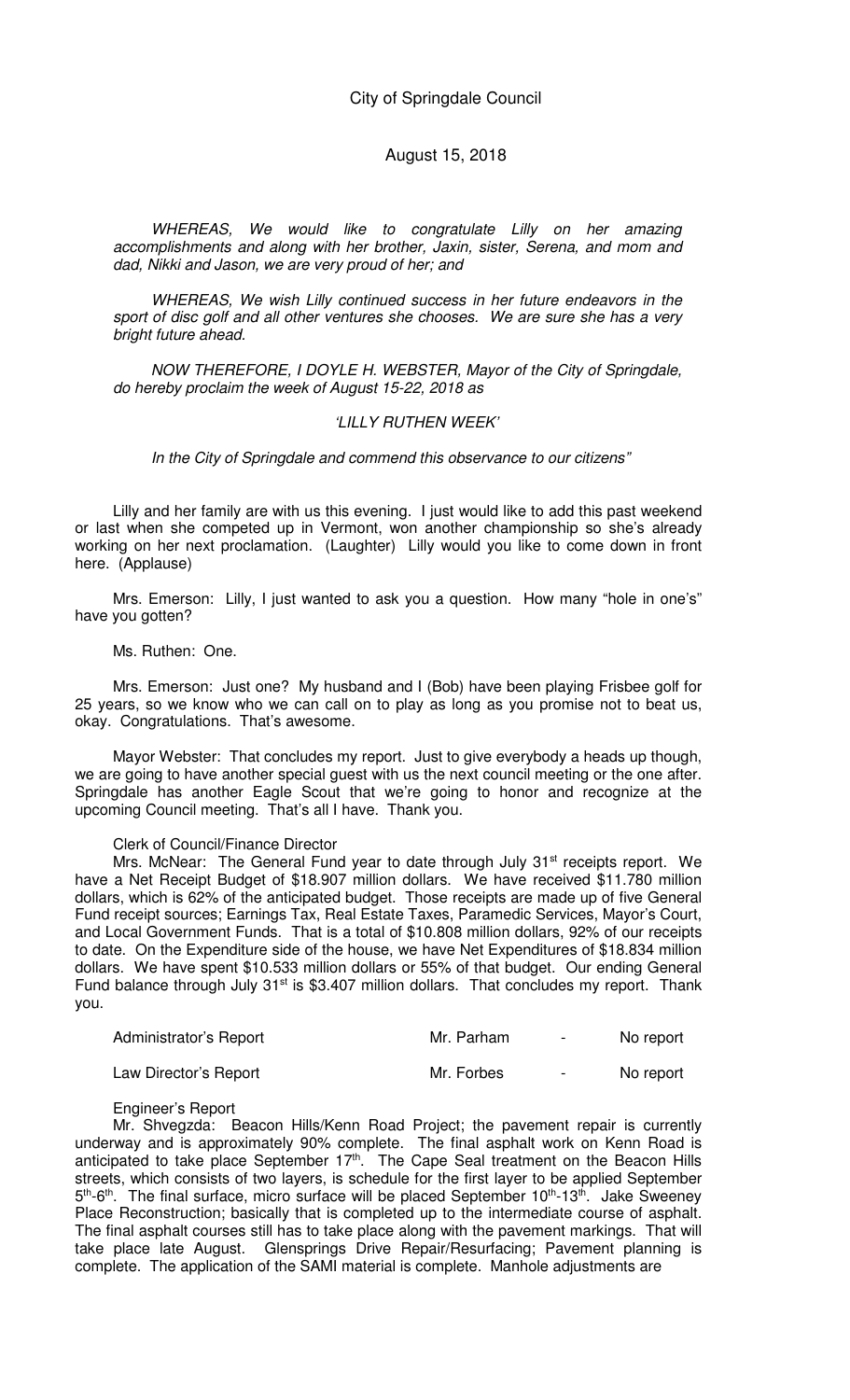Mr. Shvegzda (continued): underway. Paving and the rejuvenator application will take place late August. Cloverdale Area Resurfacing is basically complete. I will be looking at the project to ascertain if any punch list items need to take place and go over those with the contractor. West Kemper Road Resurfacing; they have installed the new radar detections at the intersections with Northland and Jake Sweeney. We anticipate the rest of the project will be completed late in August. That concludes my report.

#### **Communications**

Mrs. McNear: I do have one item this evening. I have a letter dated August 14, 2018, addressed to Clerk of Council/Finance Director. "Regarding follow up to my letter of April 13, 2018 'Required driveway apron replacement'. Equalization Board: I arrived home today to find my driveway apron had been replaced, but with only one control joint, in spite of my asking the workers yesterday morning to ensure multiple control joints, and my letter to you dated 4/12/18 (attached). I submit that if the newly replaced sidewalk adjacent to the apron required 3 control joints within that length, then the driveway apron should also have had 3 installed. I expect that the city will never again require me to replace that driveway apron, since your contractor did not follow my written instructions to you nor my verbal request to them. Respectfully, Dave Nienaber 12000 Elkridge Drive, Springdale, OH 45240." That concludes the communications this evening.

#### Communications from the Audience

Mrs. Morgan: It's a new day. My name is Victoria Morgan. I live at 705 Cedarhill. I've been a resident of Springdale for 26 years now. I have a concern about my street. I have neighbors that are driving up and down our street pretty fast. My grandchildren play outside all the time. I was wondering if there is something like I go through communities and see that they have speed bumps. I'm hoping maybe you all could look into that. Because, I would hate for something to happen to anybody's children, especially my grandchildren being that I live at a street that is going in and out both ways. I live right there and I see this quite often. People are going up and down the street doing 30 to 40 miles an hour. That's a big concern of mine. I have other concerns, but that one right now is the one I'm addressing tonight.

Mayor Webster: Ma'am, this is not a new issue for us; requests for speed bumps. We've had those in a couple of different areas of town over the years. The City has elected not to try to control the speed of traffic through speed bumps and speed humps, and so forth. Once we start putting those out, there's just no end to it. We're going to end up with those things on every single street in the City and once we do that, we think there are several negative things that are going to happen. First off, we think it's going to impede the response time for the Life Squad, Fire Department, and the Police Department. Secondly, it's going to impede the ability of our Street Maintenance Department to clean your streets with snow and ice in the winter time. Based upon those, we've elected not to go that route. Now, if there's a speeding problem, let us turn that over to the Police Department, we'll run some speed control out there. We also have a speed sign we can put out that will record the speed of the vehicles and the times and so forth and we can tell exactly how severe the speeding is. We'd rather try to address your situation through that means rather than going out there and putting in bumps and humps.

Mrs. Morgan: Well, I know my neighbors, two of my neighbors have moved because of this situation and they had children. Like I said, I have been here for 26 years and now that I have my grandchildren it was always a concern then and Police do sit up there, but, that's not solving the problem. The other day, somebody came up the street doing 40 miles an hour. Had my grandchild been out there and they do have the motorized cars, they like to go around and turn around, it's just ridiculous. It's a concern. It's not just there, but it's everywhere. I can only address where I live about even not and I do understand what you are saying about that and I ride through different communities. Hyde Park, Silverton, Pleasant Ridge, they do have it. I understand what you are saying. I think because of where I live at, which is right at the stop sign at Cedarhill and Greencastle. I see everything. I see who comes in and I see who goes out. I can't speak for anybody else. Right there even if not just right there, put it in front of my driveway. It just doesn't make sense. A solution needs to be brought up instead of just talking about it, let's make it happen. Because children are our future and I would hate for something to happen to anybody's child, but especially mine.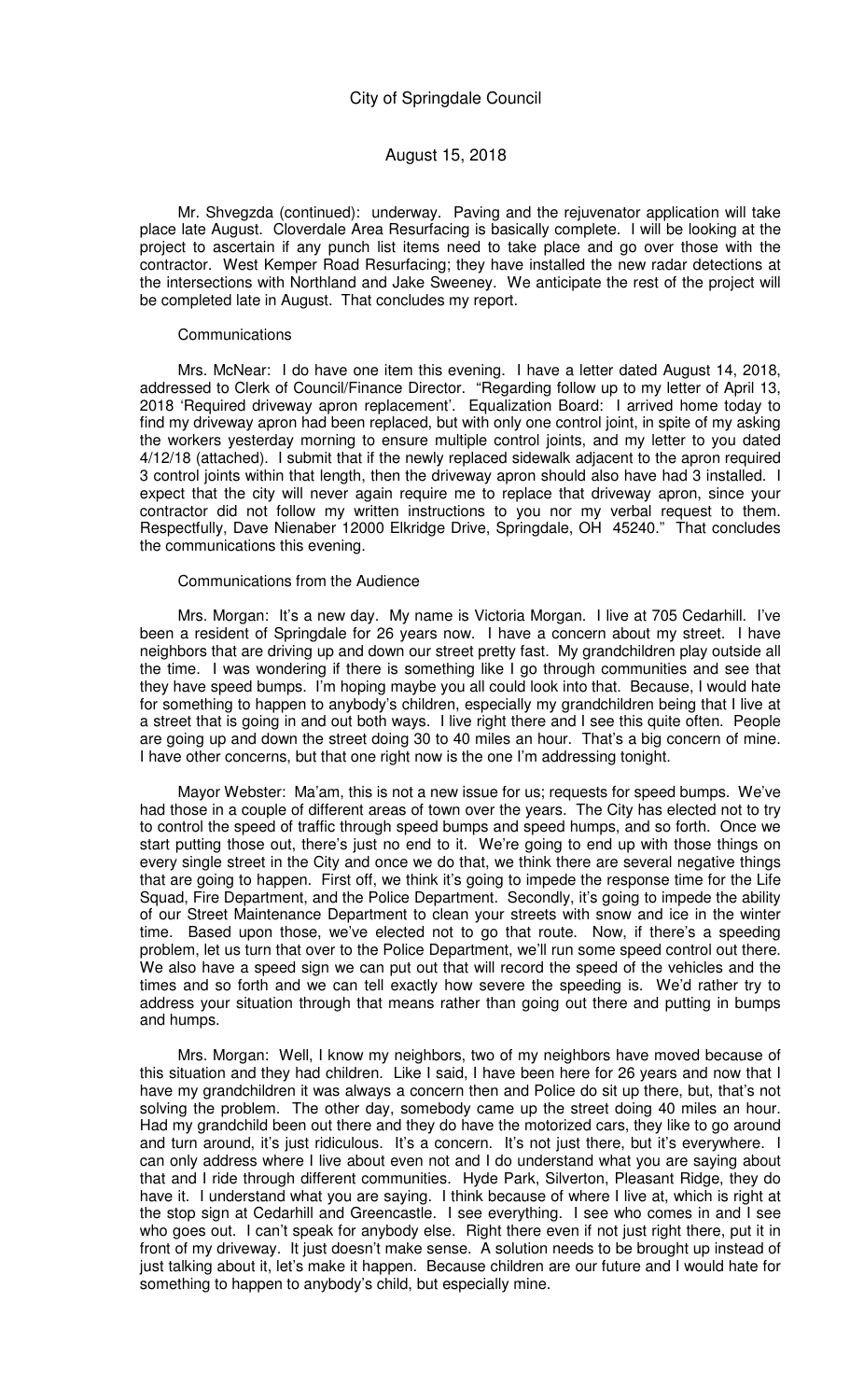Mayor Webster: I certainly understand. Let's pass this on to the Police Department and we'll see what we can do to slow the people down up there.

Mrs. Morgan: Okay. Thank you.

President Vanover: Before we move into our ordinances and resolutions, we have a request to add Ordinance No. 42-2018 to the agenda this evening. I'll need a motion to do so and a second.

Mr. Shroyer made a motion to add Ordinance No. 42-2018 to the agenda; Mrs. Sullivan-Wisecup seconded. Motion passed 7-0 to add to agenda.

Ordinances and Resolutions

ORDINANCE NO. 40-2018

REDUCING AND RECERTIFYING SPECIAL ASSESSMENTS LEVIED FOR THE PURPOSE OF CONSTRUCTING CERTAIN IMPROVEMENTS AND DECLARING AN **EMERGENCY** 

Mr. Shroyer made a motion to adopt; Mrs. Emerson seconded.

Ordinance No. 40-2018 passes with seven affirmative votes.

### ORDINANCE NO. 41-2018

LEVYING SPECIAL ASSESSMENTS FOR THE IMPROVEMENT OF DRIVEWAY APRONS IN THE PUBLIC RIGHT-OF-WAY RELATED TO THE 2017 STREET PROGRAM AND DECLARING AN EMERGENCY

Mrs. Ghantous made a motion to adopt; Mr. Anderson seconded.

Mr. Parham: Council, the ordinance before you is from the 2017 Street Program. The residents at that time were required to replace their drive aprons, as a result of meeting one of the three criteria, that has been previously established by Council. As of Friday, the 10th of August, fourteen of the property owners have not fulfilled their obligation. Of that fourteen, three of those have made some portion of a payment. They have, as the ordinance says, 30 days after the passing of this ordinance to meet their final obligation. The reason for the emergency is that we need to have these filed with the County Auditor by, I believe it's the mid part to the late part of September. We try to get legislation to you in enough time for the residents to still have the opportunity to make payments. If they fail to make payment, we will certify this to the County Auditor.

Ordinance No. 41-2018 passes with seven affirmative votes.

## ORDINANCE NO. 42-2018

AUTHORIZING THE CITY'S PARTICIPATION IN FINANCING PUBLIC IMPROVEMENTS IN COOPERATION WITH THE PORT AUTHORITY AND AUTHORIZING THE EXECUTION OF DOCUMENTS TO EFFECTUATE SUCH FINANCING, AND DECLARING AN EMERGENCY

Mrs. Ghantous made a motion to adopt; Mr. Hawkins seconded.

Mayor Webster: I would like to ask Mrs. Russell to come forward and give a little presentation on how we got to where we are. Let me say a few things before she takes the floor. Hopefully, this is the final piece of legislation and action that we're going to be asking Council to take before we see some ground being turned and some buildings constructed on the GEEAA site. This is a project that the City has been involved in for four years. There's been tons and tons of work that have gone into this thing and I can't say enough of the effort that Mr. Parham and Mrs. Russell and Mrs. Wehmer and Council along with John Cummings from Strategic Capital have put into this thing. We finally got the school on board, we came before you guys, got you on board, and then the work really started as far as these folks of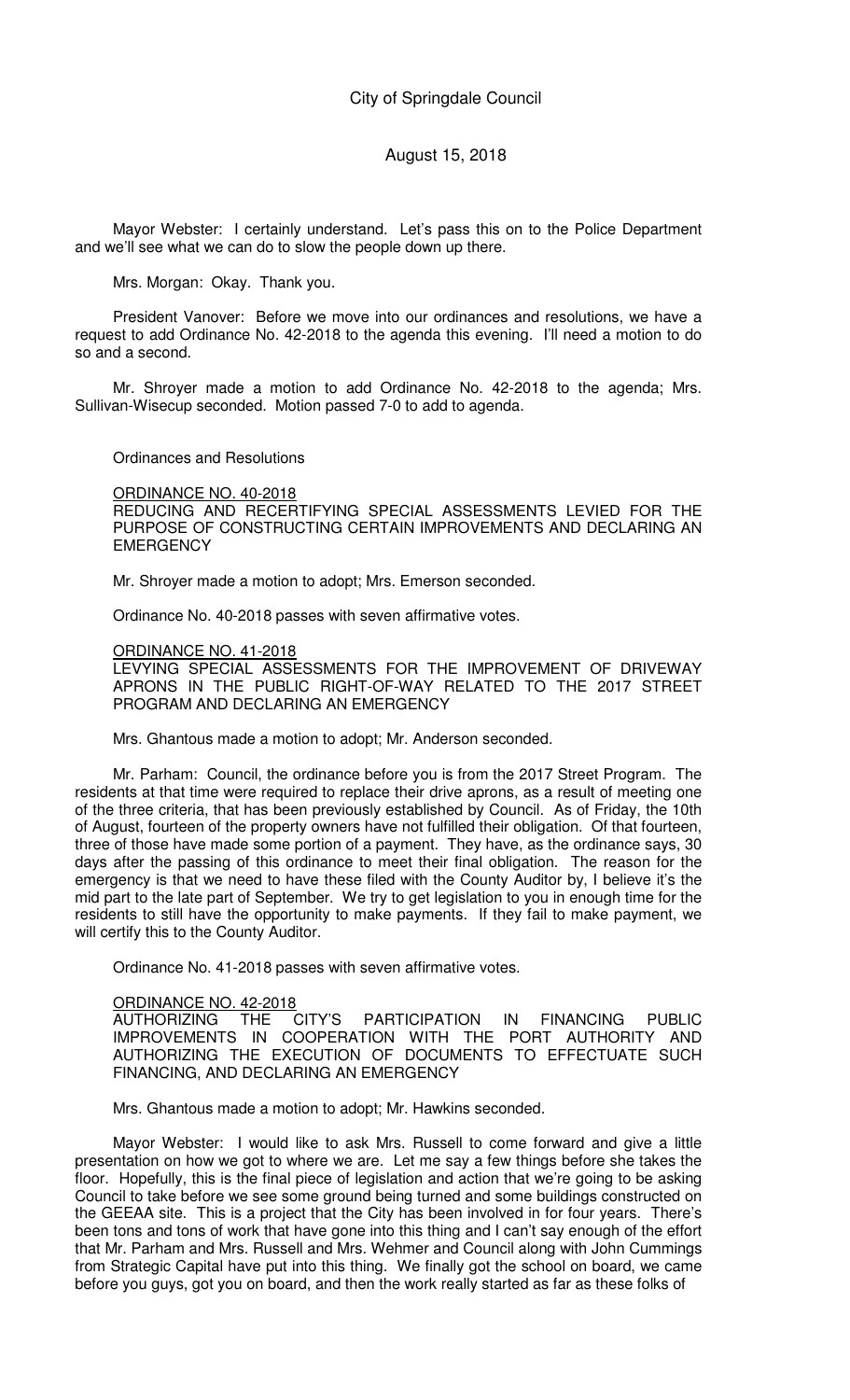Mayor Webster (continued): getting this agreement hammered out. This is the result of all of the hours and hours of labor. I just can't say enough for the work that you guys have done on this thing, so, thank you very much. Christine will bring you up to day on what's in here.

Mrs. Russell: Thank you Mayor. I'm going to pass out a spreadsheet to everyone that I'll use in my discussion. As the Mayor alluded to, we were before you on June  $20<sup>th</sup>$  and at that meeting, you approved Ordinance 35-2018. Just to refresh your memory, in that ordinance, we created the Springdale Commerce Park TIF site and you authorized the City to enter into agreements with the Princeton School District and the Great Oaks joint vocational school district to permit property tax abatements and service payments to finance the public improvements on the Springdale Commerce Park project. We're now at the next step of this process, as the Mayor said. The legislation before you is to authorize the City to enter into a cooperative agreement. This agreement outlines the terms, conditions, and financial responsibilities of the various entities involved in financing this project and constructing the project. Completion of this document will allow a few things. First, and foremost, it will allow Strategic Capital Partners to close on the property. That closing is scheduled for this Friday. I know that it is a date we have all been waiting for when that property will actually change ownership. If you approve this tonight, they will be able to move forward with their closing on Friday. It will also allow the Redevelopment Authority, which, we also know, as the Port Authority to proceed with the steps necessary to issue the bonds for the construction of the public improvements. Just so you know, the Board of the Redevelopment Authority did vote on their own legislation this morning. They did authorize the Port to enter into the same cooperative agreement. Their approval though, is contingent upon approval of the City. They are always very sensitive. They don't like to be out in front of the Municipality because of the timing on this, they had to be this morning. In their legislation, was a contingency that it is dependent upon our approval. I want to touch on two major things. One is the spreadsheet I just passed out to you. That spreadsheet is not in the cooperative agreement, but it is the basis for the cooperative agreement. I wanted to make sure to walk through that. I want to hit on some of the highlights of the document so you really understand the City's responsibilities under that; the lack of City liability under this document and then also, just the structure of the deal. So, you'll remember that the project is split into two phases. A Phase One and a Phase Two and the TIF's run for different lengths of time. This was back in that June ordinance. We explained that the TIF for Phase One will run for 25 years. The TIF for Phase Two will run for 18 years. You see that on those spreadsheets. Phase One of the project will begin this fall and includes construction of two of the buildings on this site. Those will be constructed speculatively, which means that there is not an identified tenant for those buildings. Phase Two of the project is market-driven. That does not have a predetermined start date for Phase Two. That will be the balance of the project which are the two other larger industrial buildings and then the small retail building that is closer to 747. The spreadsheet I passed out is a projection of the values, payments, and revenues for the project. Looking at the Phase One spreadsheet, up to \$7.775 million dollars will be issued in bonds and that will be used to design and construct the public improvements on the site which include things like the roads, the storm sewers, the sidewalks, and the lighting. TIF revenues will be used to compensate the school districts and also pay the debt service. Excess cash flow will be available to the City. We can use that on eligible projects which are things either on the site or near the site to make our own public improvements with that money. You'll see as you move across the spreadsheet the total excess cash flow down at the bottom over the life of the TIF is estimated to be \$5,587,957 dollars. Moving to Phase Two; originally the cost to perform string bank stabilization on Beaver Run and to replace the Chamberlain Park bridge, was addressed through issuing bonds in Phase Two of the project. This was estimated at approximately \$1.4 million dollars. However, the City has decided that we would prefer to have more control over those projects. Remember, I just mentioned that Phase Two is market-driven and we don't know exactly when that may start. By tying those bonds to Phase Two, we would be at the mercy of when that part of the project would start. We decided that, instead of doing that, we would rather not issue bonds in Phase Two, use the excess cash flow from either Phase One or Phase Two and either fund the stream and bridge work directly or we may use that money to then borrow and then use that money to pay back. Of course, those projects would all come back to you for approval. At the time, we just felt that we wanted to have more control over how those improvements were scheduled and how they were funded. So, by taking the bonds out, that then increases the excess cash flow in Phase Two, because there is not debt service. As you look at that spreadsheet, you see that the debt service column is blank, because there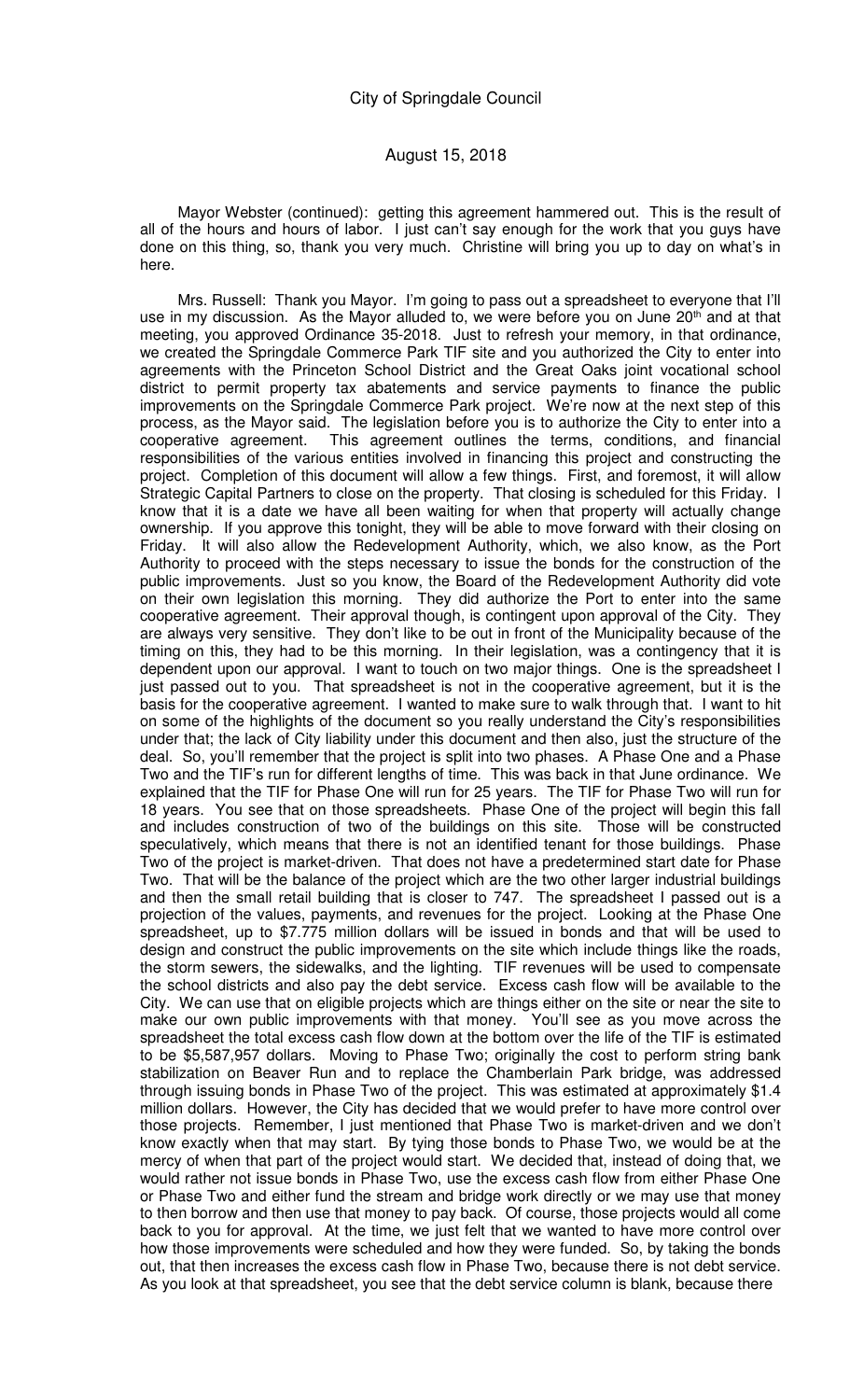Mrs. Russell (continued): are no bonds being issued there. The total estimated excess cash flow is \$6,129,855 dollars. Similar to Phase One, the school district and the joint vocational school district will still be compensated under the agreements that we signed earlier this summer. That is the basis then of the cooperative agreement. The cooperative agreement is between the City, the Redevelopment Authority, the future owner and developer, and the bond trustee. There are a lot of signature pages on this. The document clearly states that the bonds shall never constitute general debt of the City and the City will never be responsible for repaying the bonds. It further says that once the developer begins to construct the public improvements, if, for some reason, the bonds that have been issued do not cover the full cost of those improvements, the owner will pay all costs to complete the construction in accordance with approved plans and specifications. Even if they have grossly underestimated the cost of those, they will still have to be the ones to come up with the money to pay the balance and fully complete those. The bonds are expected to be issued at the end of September, early October and construction of the public improvements will start directly after that and per the cooperative agreement, both the public improvements and the Phase One buildings are required to be complete by December 31, 2019. That will proceed quickly. In terms of next steps, between now and when the bonds are issued, we will be reviewing documents that are being drafted by the Port Authority and their legal counsel. Mostly insuring that they are consistent with the documents that you have authorized already. This cooperative agreement, our compensation agreements with the school districts, as the Mayor said, we do not expect to need to bring any further legislation to you prior to the issuance of the bonds. Concurrently with this, the developer is proceeding with submittals to Planning Commission for their final development plan. In fact, next month, Planning Commission will see the first of those packages for the final development plan. I do have a copy of the agreement. Because of its length, I didn't make a copy for everybody, but if anybody is interested in it, I would be more than happy to make a copy for you. Brenda Weimer is here and, as the Mayor said, this has been a team effort. So there are a lot of us here that are available to answer any questions you may have.

Mayor Webster: One comment that I would like to make. If you notice on the first column here, we've got the projected value. That is a projected construction cost. Is that right Mrs. Russell?

Mrs. Russell: Yes; so it starts with the actual construction cost of the building. They wanted to be conservative in their estimate of the value of the project because that is what, based on that value, is then what the TIF revenues are based on. They didn't want to be overly aggressive in that valuation which the auditor will be the one that makes that determination.

Mayor Webster: I think that could be a real windfall for the City that if, when the buildings are appraised, for tax purposes, because if they're more, then, that all is going to end up in the far right-hand column in the City's share. Princeton is pretty well locked in. Because they insisted that their payments come before the debt service. That's exactly what's happened. That their payments come before ours. This is exactly what they're going to get regardless of the value of the buildings. If the buildings go up, the City gets more money.

Mrs. Russell: Remember that the taxes that are currently paid on that property will continue to be paid. They will continue to flow to the same recipients that they flow to now. This is all the increased value that will then be captured in this.

Mrs. Ghantous: This is slightly off topic of the financials. But, could you give me a couple of examples of what types of things would take place to activate Phase Two?

Mrs. Russell: Sure. Very simply, market-demand. So, if the developer has a tenant that comes and says, "Hey, I want to sign a lease for one of those other buildings", that would certainly be a driver to start Phase Two, or if they just see that the market is very robust and they feel comfortable going forward, again, with speculative buildings, they could do that. There's nothing that prevents them from building spec buildings again or it could be driven by a user. Thank you.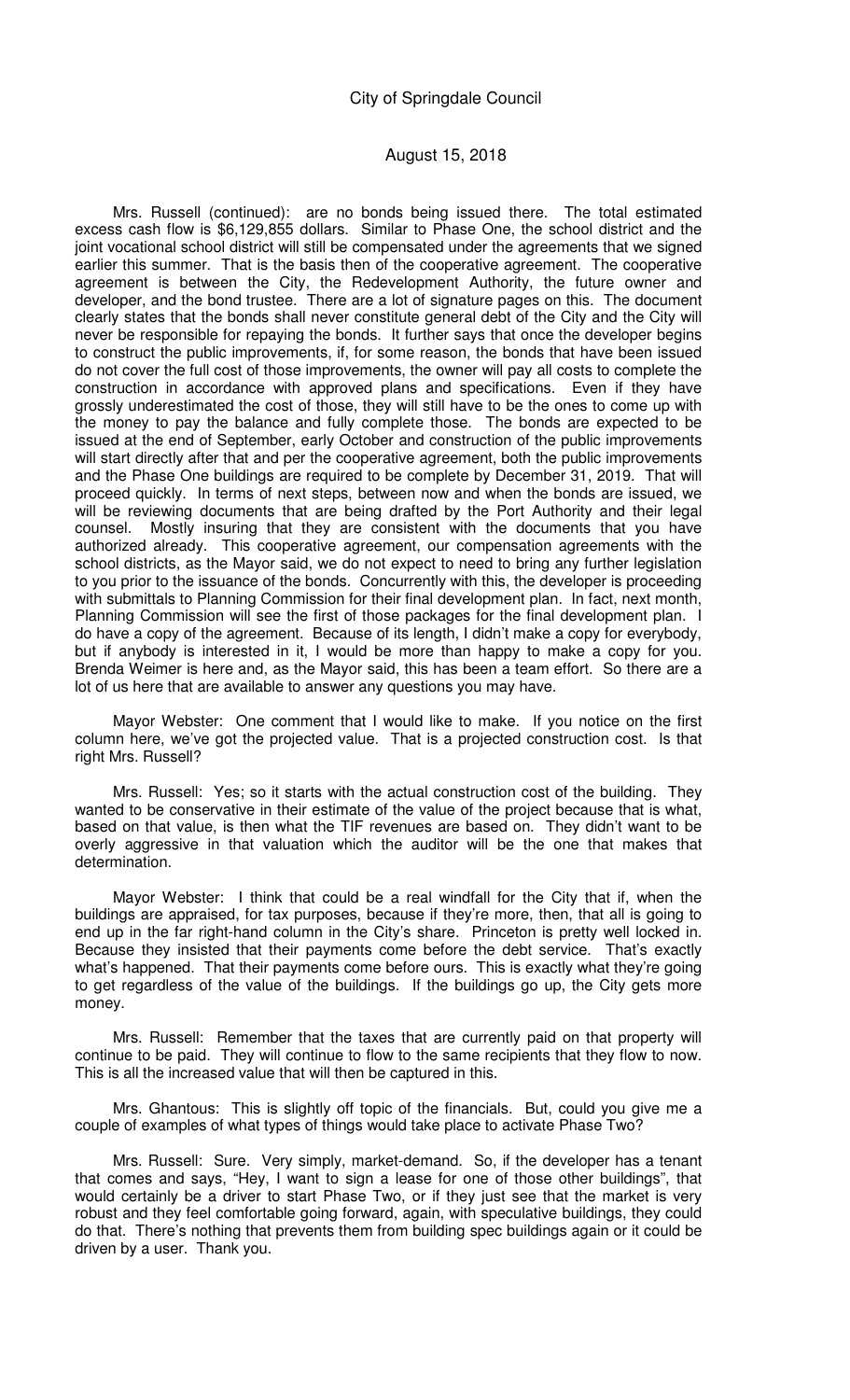Mr. Anderson: I have just a question on the fourth column. What is the basis for the projected net debt service in Phase One? It seems to fluctuate quite a bit and it doesn't seem to correspond with projected value or the TIF revenues.

Mrs. Russell: That is the amount of money needed to pay the debt service on the bonds. I'm going to defer to Brenda why that number would fluctuate. You should come up Brenda.

Mrs. Wehmer: So the number on the debt service will fluctuate because the Port Authority's financial advisors have structured the debt service so that they can account for the time it takes to develop and stabilize the project and get the value on the duplicate and the service payments to start flowing. It doesn't fluctuate all that much. It starts at 468 and goes in some years to a maximum of like 473. So, they haven't really structured it, skewed it drastically on the debt service.

Mr. Anderson: I guess the question is what is the underlying. Is it based off their estimates for bond value changes over time or cost? Because that affects the flow all the way through the sheet for what our expected share is. If it's for initial construction, I would expect the number to be different up front, but this looks like it. . .

Mrs. Wehmer: They're taking a bond size of about \$7.5 million dollars which is needed to fund the project fund of \$5 million dollars. The debt service reserve, they have to pay capitalized interest until the TIF revenues start flowing which will be at least two years. So, then they will make fairly level bond payments, but, they adjust a little bit because bonds are usually sold in increments of \$5,000, but then the interest is dictated by the interest rate in the market, so the payment on it every six months. So, it's not all that skewed on the debt service. I guess I don't understand what you were looking for. An exactly even payment every six months is not customary in the bond world.

Mr. Anderson: I guess my underlying question is if that's based off of the current bond yields. The City doesn't have any additional risk if the bond yields or the curves change over time. It affects our share that we get at the end, but, we're not absorbing additional risk because of conservative or aggressive estimates from the Port Authority.

Ms. Wehmer: Yes. This is not a locked in debt service schedule. This is projected based on the bond yields on the day they ran this schedule. They're not expecting to lock in the interest rates on the bonds until mid to late September. So, this projected net debt service column will be set in stone about a month from now. Until then, yes; it is subject to market risk and can fluctuate in either direction.

Mr. Anderson: But, they would be locking in for the duration of the TIF, not just increments of the TIF?

Ms. Wehmer: Right. So once they lock the bonds in; in mid-September when they have the actual pricing, then the interest rate is locked for the duration of the bonds and it will not change. Then, you'll get a debt service schedule at that point in time that is set in stone.

#### Mr. Anderson: Thank you.

Mrs. Russell: I think it's also important to point out, I was remiss in including this. If, for some reason, the project does not generate enough to cover the debt service, the developer is on the hook to make up that difference. The City will never be asked to make up that difference in order to make the debt service for that year. Thank you very much.

Ordinance No. 42-2018 passes with seven affirmative votes.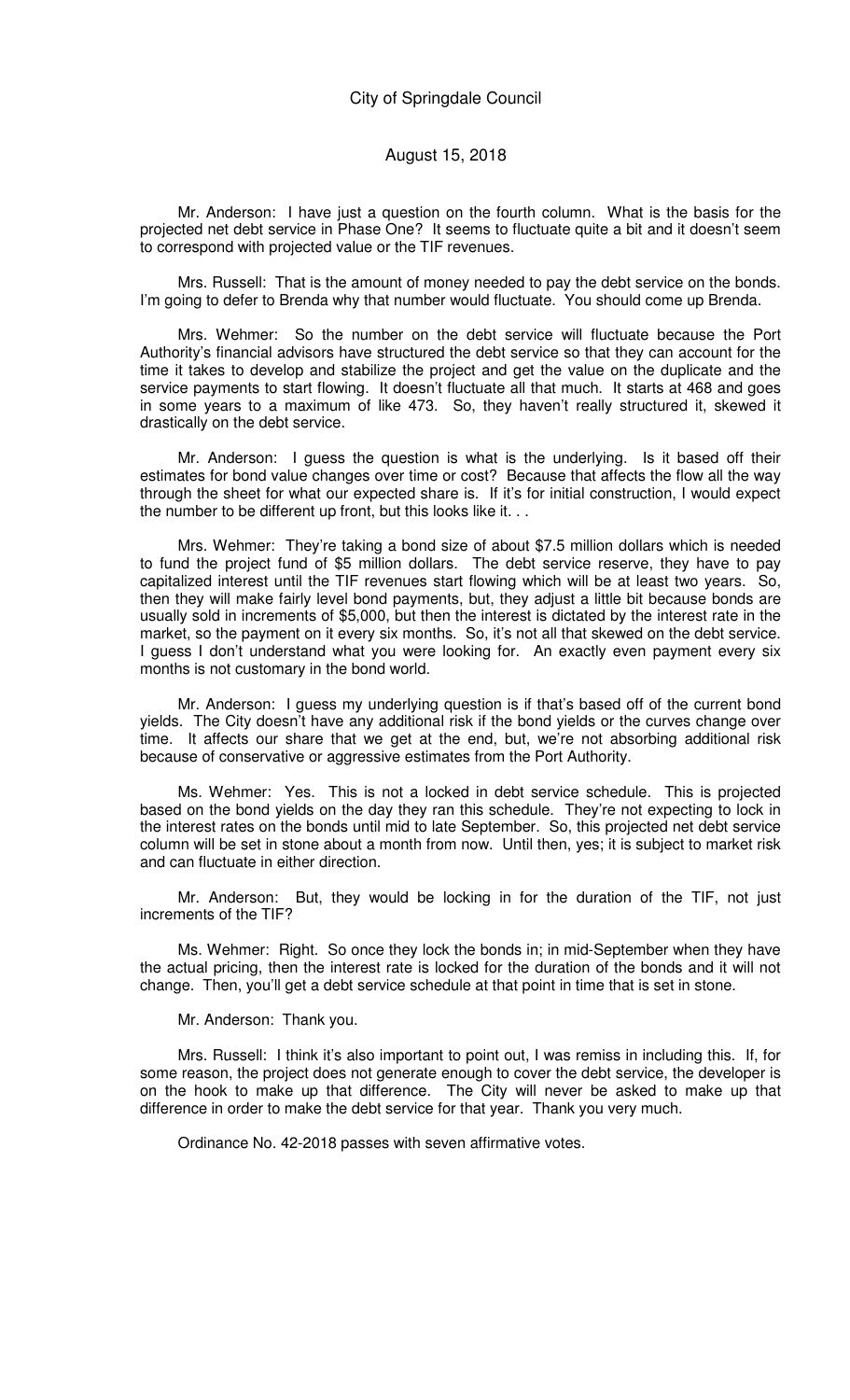### RESOLUTION NO. R12-2018 AUTHORIZING THE FILING OF CONTINUING DISCLOSURES RELATED TO THE MARCH 2017 STREET IMPROVEMENT BONDS

Mrs. Ghantous made a motion to adopt; Mrs. Emerson seconded.

Resolution No. R12-2018 passes with seven affirmative votes.

#### Old Business - None

President Vanover: Before we move on to New Business, I just want to, I guess, bring up a point of clarification on procedure. At no point have I, sitting President, or any President that I have served with ever restricted communications between Council Members and our Legal Director. But, the procedure is that if we are going to research legislation, it needs to first have a quorum and consent of Council to drive that investigation and I noticed on one of the last legal bills that there was communications between Mr. Anderson and Mr. Forbes on a topic that had never hit the floor of Council. Anybody can bring anything up and discuss on the floor of Council, but before we send our legal team down researching something, under that, all seven of us could send him down a rabbit hole researching something that has never been discussed, nor has any desire to pursue to that taking place. So, I just ask that, and I quite honestly was a little bit taken aback that we didn't have any communication from Law Director either to the Administration or to myself on that situation, so I would ask, at this point, before we send you on an investigation of potential legislation, if it has not come through Council, I would like to be notified of that and then we will get Council's quorum to see if that is, in fact, what Council wants to do. Anything else, interactions with the Legal, I have no problem with, but that is a procedural thing that has been in place for as long as I've sat up here. For almost 25 years now. I'm sure it carried prior to myself. So, I just ask it from at least everybody is informed from this point forward this is our operating procedure.

#### New Business **New Business None**

#### Meetings and Announcements

Mrs. Zimmerlin: I want to remind everyone that on Monday, September 3rd, the Municipal Building and the Recreation Center will be closed for the Labor Day Holiday. I do have a couple of announcements from the Recreation Center. Junior Olympics will be on August 25<sup>th</sup>. There are eight fun competitive events for boys and girls aged ten and under. All participants are also eligible for door prizes. You can register now by contacting the Community Center. Check-in begins at 10:00 a.m. Events are 10:00 until 11:30 a.m. and entertainment at 11:45 a.m. Awards at 12:15 p.m. The event is free of charge. Winter youth sports registration begins on September 1<sup>st</sup>. That includes basketball, volleyball, and cheerleading. The Park and Rec Department also has an employment opportunity. They are looking for a part-time fitness instructor and a part-time custodian. Detailed information and applications are available at the Community Center or on the City's website. Also, just as a reminder, on August 18<sup>th</sup>, it is the Springdale Town Center Safety Day. We will have representatives from the Fire, Police, Public Works, Park and Rec, Health Department and SWAT team there.

Mrs. Sullivan-Wisecup: The Planning Commission will meet in these chambers on September 11<sup>th</sup> and 7:00 p.m. and the C.I.C. will meet in these chambers on August 23<sup>rd</sup> at 7:00 p.m. Thank you.

Mrs. Ghantous: Board of Zoning Appeals will meet Tuesday, August 21<sup>st</sup> at 7:00 p.m.

Mayor Webster: I wonder if I could ask Council to consider the addition to their agenda of a resolution. Resolution No. R13-2018. Do I have any objections to that?

President Vanover: Do I have a motion to add Resolution No. R13-2018?

Mr. Hawkins made a motion to add Resolution No. R13-2018 to the agenda; Mrs. Sullivan-Wisecup seconded. Motion was passes with seven affirmative votes.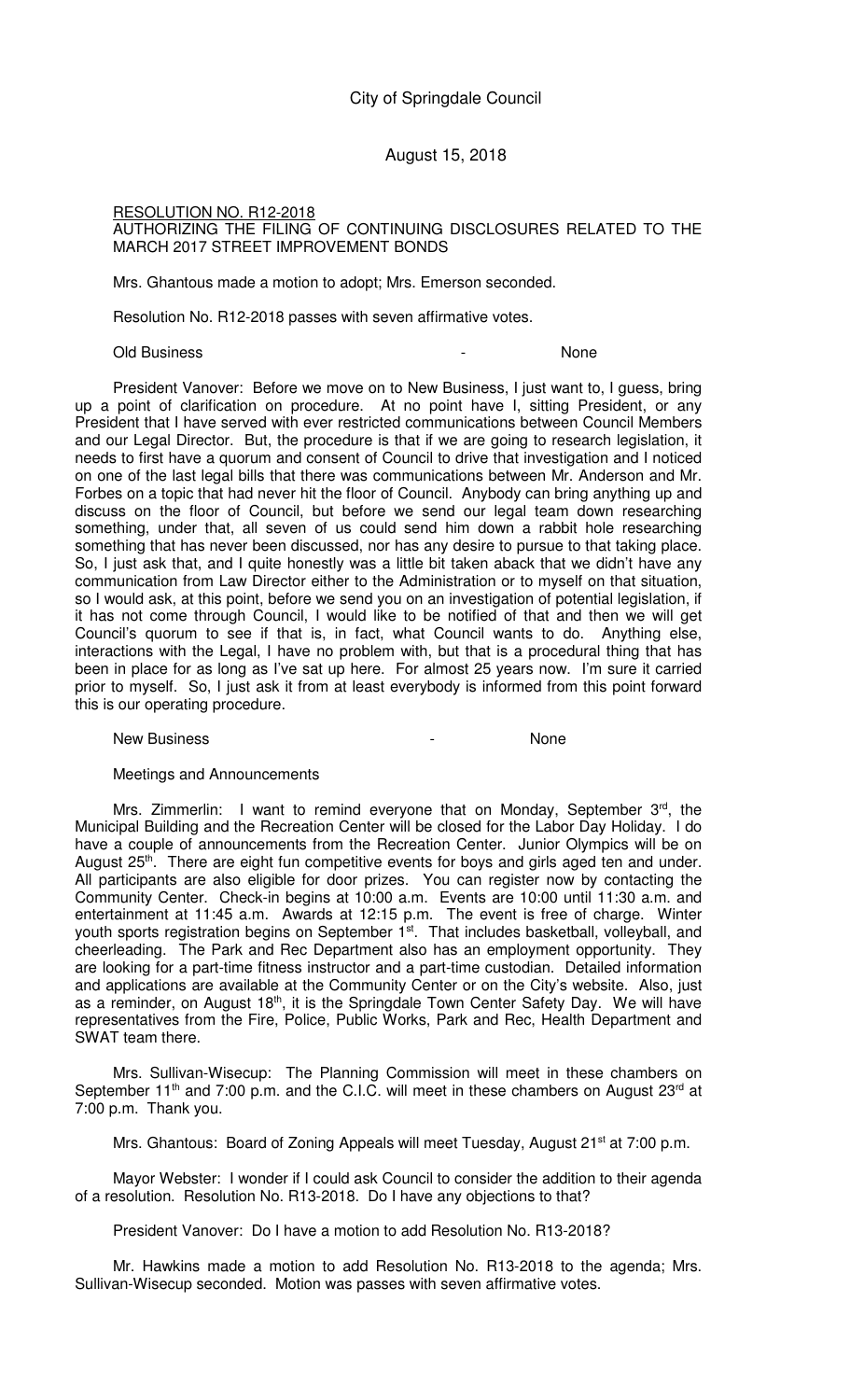### Resolution No. R13-2018

COMMENDING CITY ADMINISTRATOR DERRICK PARHAM FOR HIS DISTINGUISHED AND DEDICATED SERVICE TO THE CITIZENS OF THE CITY OF **SPRINGDALE** 

Mrs. Sullivan-Wisecup made a motion to adopt; Mrs. Emerson seconded.

Mayor Webster: Mr. Parham, I understand we got upstaged last night (laughter), so, we don't have a standing room only crowd that will give you a standing ovation like they did last evening, so I understand that was very nice and very moving. We may be small in numbers, but we have a lot of great thoughts and a lot of appreciation for your time with the City and everything that you've done for the City. Like the resolution indicates, you could not have taken over this City at a worse time from a financial standpoint. I've often shared with Council the late night hours that you've worked; 11:00 p.m., 12:00 p.m., 1:00 a.m., trying to stretch the dollars and stretch the budget to make sure everything got covered. We will be eternally grateful to you for that and we want to wish you all the best and we hope that you get to spend all the time you want on your bike and on your skis. (Laughter) I understand that's two things that you cherish most in the world is your bicycle and your skis. Anyway, thank you very much. As soon as they adopt this, I'd like to present this resolution to you.

Mr. Parham: Thank you.

President Vanover: It's adopted.

Mrs. Ghantous: It's adopted.

President Vanover: It's official.

Mayor Webster: Want to go down front just like proclamations. Somebody's got to get a picture of this. Get our official photographer down here.

Mrs. McNear: We just voted on adding.

President Vanover: I'm sorry, you're right. You're right. Okay.

Mrs. Emerson: It's not going to pass. (Laughter)

President Vanover: Mr. Hawkins, you had a comment?

Mr. Hawkins: Just as we're going through discussion, deciding if we're going to vote for this thing or not (laughter), Mr. Parham, words can't express the gratitude for all that you've done. As the Mayor indicated, coming on to Council in 2009, it was scary and hearing about these things forecasting of what may happen if we don't take certain steps and the foresight and action of the things that took place were pivotal in Springdale being where we are today versus a lot of the communities that didn't take those steps. The way you've conducted yourself, it's the epitome of organizational effectiveness, professionalism, and you constantly demonstrate foresight in issues that come up from all angles. By the time that we've seen it, we've gotten it, you've thought about all different things that can come up. That is something that's very reassuring. The Mayor talked about the late nights and all of us have driven by this building and seen your office light on; your car in the parking lot. I just want you to know, for me, that's been like a beacon of reassurance that while others are sleeping, you're taking care of business; whether it's the budget, whether it's the financial issues that we have, whether it's a property that's being sold. Whatever issue that's packed this room before, I know that I can rest assured that you're going to bring the information that we need to have to the forefront and that you've thought about all angles and taken care of this City and the organization. Thank you.

Mr. Parham: Thank you.

President Vanover: Well, I'll echo that.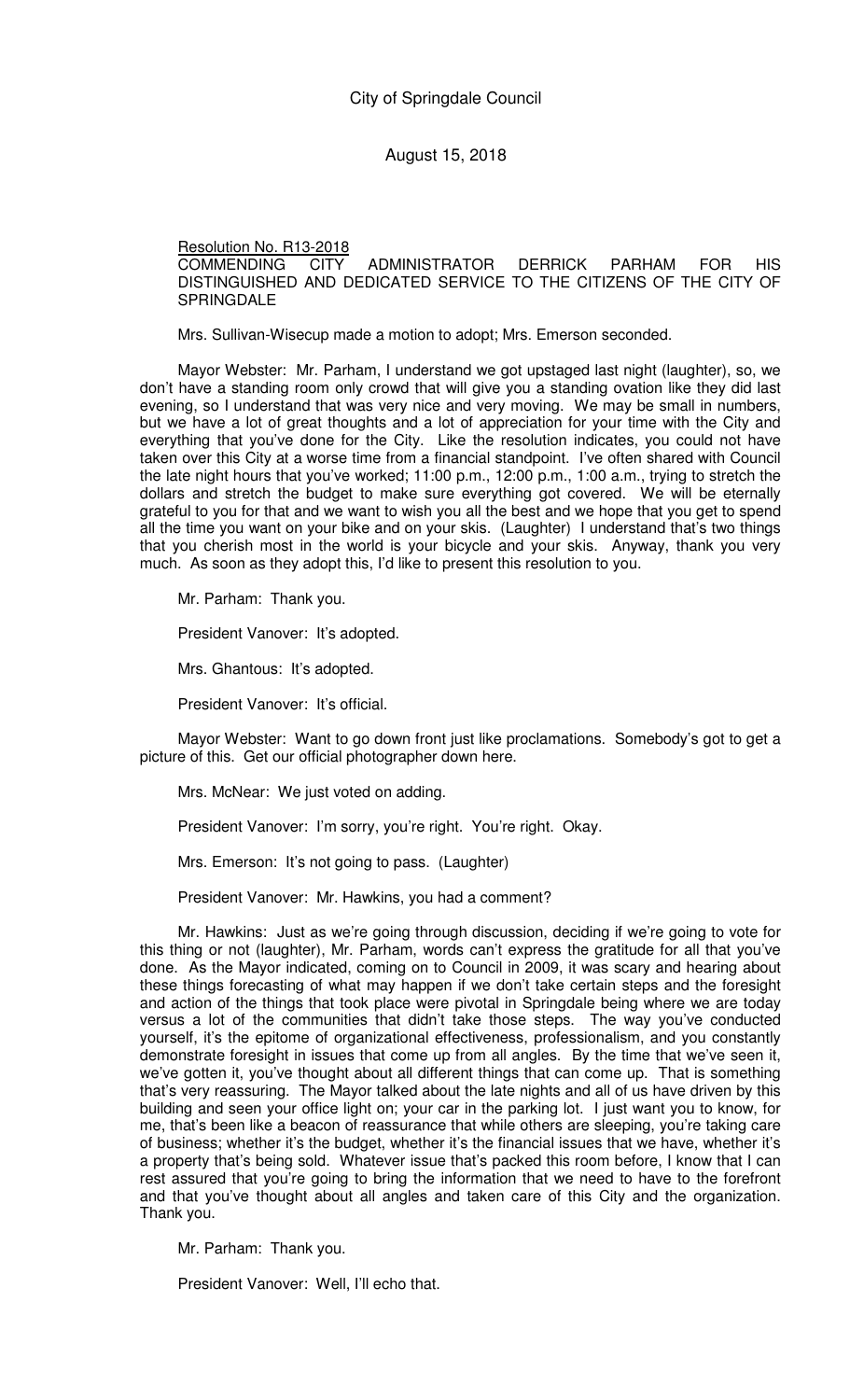Mr. Shroyer: Having been one of those Department Directors in 2009, I don't know that I would say that I was one of your largest fans back then (laughter), when I kept getting the memo that said, "Cut the bottom line, but, don't affect any services that anybody would see." Having weathered that storm and now have an opportunity to sit in this seat and see some of the things that we're back to being able to do for the City and for the residents, obviously, you were right, as painful as it was at that time, but I appreciate your foresight then, I appreciate the fact that you are largely responsible for the fact that we're now able to sit here and do some of the things that we are able to do. Thank you.

Mr. Parham: Thank you sir.

Mrs. Sullivan-Wisecup: Although I've only been up here since December, I have definitely burned up your phone. I love that any time that I call you, all I have to say is a resident's name and you already have something on your desk or on your computer and you say, "Okay, here's what I've already done and we're already halfway there." As soon as I get off the phone with a resident, I'm calling you, and you've already known. That was nice knowing that somebody's ahead of the game. You work all night. Yes, you do. It's nice to know that you're in front of stuff at all times. That was very, very reassuring, especially coming in new to know that we had guidance from you in everything that we've done so far. I do appreciate it. I tell you all the time I appreciate it. We'll miss you. Thanks.

President Vanover: Well, I'll echo a lot of that. I have only worked for two City Administrators. I guess the biggest compliment is I can say that you're my friend. You've throttled back this overzealous nearly green rookie at times. You've always been patient in listening to ideas. I appreciate it. Alright, we've got a resolution in front of us, before I flood the place. (Laughter)

Resolution No. R13-2018 passes with seven affirmative votes.

Mayor Webster: Now I heard that. (Laughter)

Mayor Webster presented City Administrator, Mr. Derrick Parham with Resolution No. R13-2018. (Applause)

President Vanover: Mr. Parham, if you want, the floor is yours.

Mr. Parham: If I could just say, "Thank you". Thank you for the support. Thank you for the confidence. Thank you for your willingness to share with me, to listen to me, to have faith in me. I've simply tried to provide my best. I've been blessed many times over. As a young man growing up; the youngest of ten children, who has sort of a reverse role in my family, I've always worked hard. I've always tried to give my all. I appreciate what everybody here has done for me. I've had, as the Mayor indicated, and outstanding group of Directors that have provided me with support. I've always said to them that I don't treat them all the same, but I treat them all fair. Some need different motivation than others. I've tried to teach. I've tried to share, I've tried to listen. I've tried to make sure they understood that my door was always open, whatever they needed. That was the same for employees. Like any organization, we've had a few challenges, but, we've overcome those challenges. Relative to personnel, we've been fortunate that some of those people have moved on either by their choice or ours. It's been a pleasure for me to provide the service that I have worked very diligently and very hard to provide. It was a learning opportunity for me. I thank you all for sharing with me and giving me this opportunity and I thank the residents who have taken it upon themselves to come in and share with us and whatever their concern is. My rule with anyone is that be it an elected official, an employee, Department Director, or resident, a business owner, is that if you have a concern with this Community, and this organization, you bring that to us. We will always address it. Now, addressing it doesn't always mean that I'm going to give you the answer that you're looking for, but it does mean that I would talk with you. We would discuss it. If I can give it to you, we'll give it to you. If we can't, we're going to tell you why we can't. But, it's our responsibility to provide that service. I never wanted this organization and our employees to fall prey to the statements that "this is a bunch of lazy public employees". We will not do that. We will provide the services the best that we can and as Mr. Shroyer indicated, our direction was always to continue to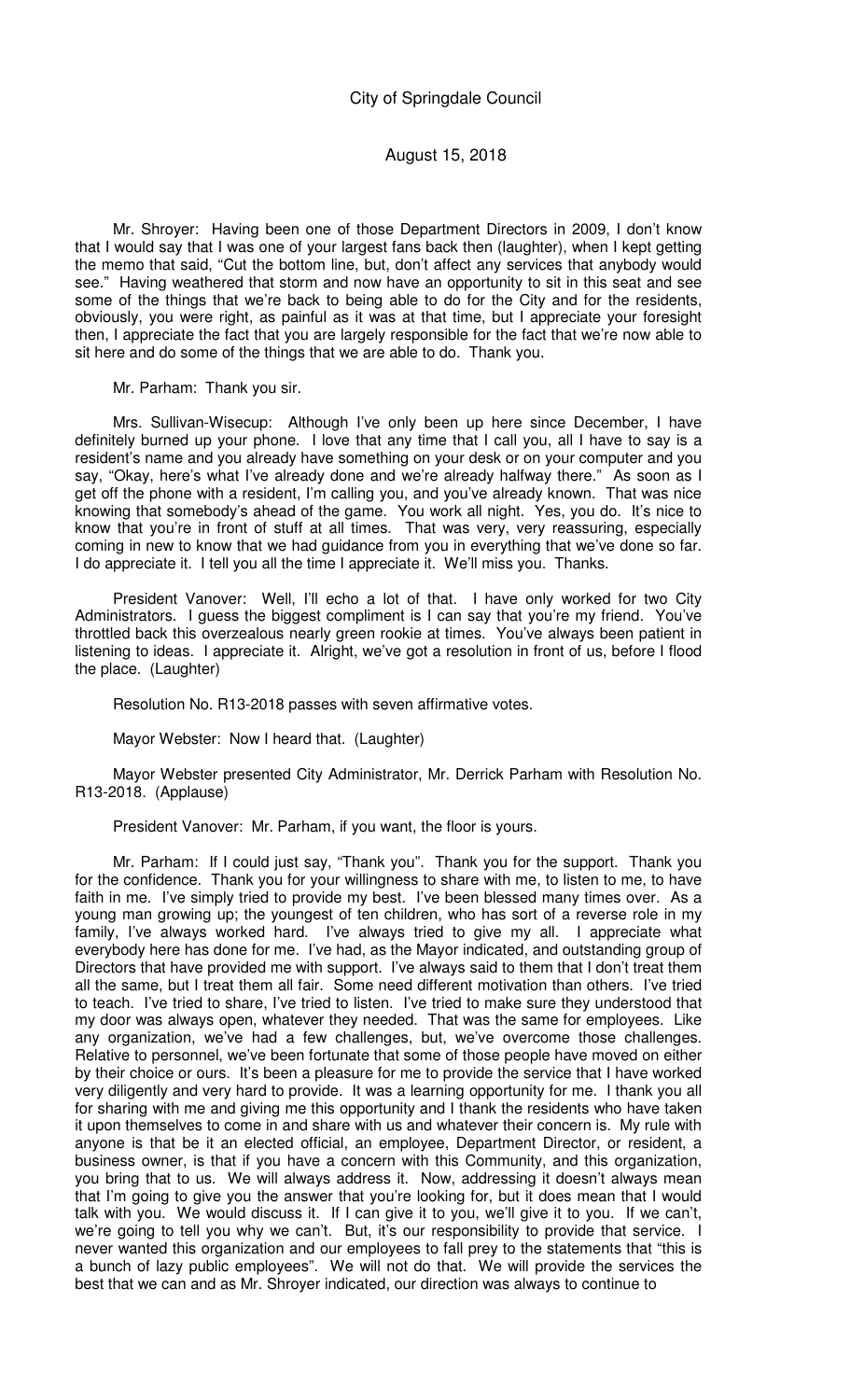Mr. Parham (continued): provide a high level of service to the residents and make it as non-impactful as possible. We worked to do that. I think we did a successful job, but I've never done this by myself. I've had some great people that have assisted us. There are people right now that are working to provide services to the citizens and the business of this Community and I'm sitting here with you this evening. We have to have confidence that those people are going to do that. We've always strived to hire good people. Not necessarily because people had certifications, but we chose to hire good people and then we would send them off and pay them while they get those certifications because I thought that was important. I think it's far easier to make a good person into a Police Officer or a Firefighter or whatever position that was needed than try to take someone who had that certification and convert them. That's nearly impossible. So, again, I thank you all. I thank the folks from last evening. That caught me off guard. This caught me off guard. I do truly appreciate each and every one of you. I'm going to miss it. I still love what I do, but it's just time that I move on in a new direction and golfing will be reinvented into the practice, but I do truly appreciate each and every one of you. I thank you and I thank the Community for what it's provided for me. Thank you. (Applause)

### Communications from the Audience

Mr. Karle: I just wanted to mention and remind everyone on the announcements that we do have our annual shredding event at the Community Center this weekend on the 18th. It's from 10:00 a.m. until 1:00 p.m. It's a great time shred those sensitive documents. It can be done right in front of you. We'll have staff members there to help you unload your vehicle. It's a great event. I think last year we collected 9,500 pounds which is just amazing. All the materials are recycled. Good event. I also want to congratulate Derrick. You've provided wonderful leadership and I was glad I could be here tonight to share in your resolution.

Mr. Parham: Thanks Greg.

Update on legislation still in development

Mr. Hawkins: As you review your Internal Memorandum, Item Number I, was addressed with Ordinance No. 41-2018; An Ordinance Assessing Property Owners for Improvements Made Related to Their Drive Aprons for the 2017 Street Program and Declaring an Emergency. That passed with a 7-0 vote. We had Item Number II, which was addressed with Ordinance No. 40-2018; An Ordinance Reducing and Recertifying Special Assessments Levied for the Purpose of Constructing Certain Improvements at Pictoria Island and Declaring an Emergency. That passed with a 7-0 vote. Item Number III, which was addressed with Resolution No. R12-2018; A Resolution Authorizing the Filing of Continuing Disclosures Related to the March 2017 Street Improvement Bonds. That passed with a 7-0 vote. Item Number IV, was addressed with Ordinance No. 42-2018; An Ordinance Authorizing the Execution of a Cooperative Agreement with Strategic Capital Partners and the Greater Cincinnati Redevelopment Authority and Declaring an Emergency. The passed with a 7-0 vote. We had the tear-provoking R13-2018; A Resolution Commending City Administrator Derrick Parham for his Distinguished and Dedicated Service to the Citizens of the City of Springdale which also passed with a 7-0 vote.